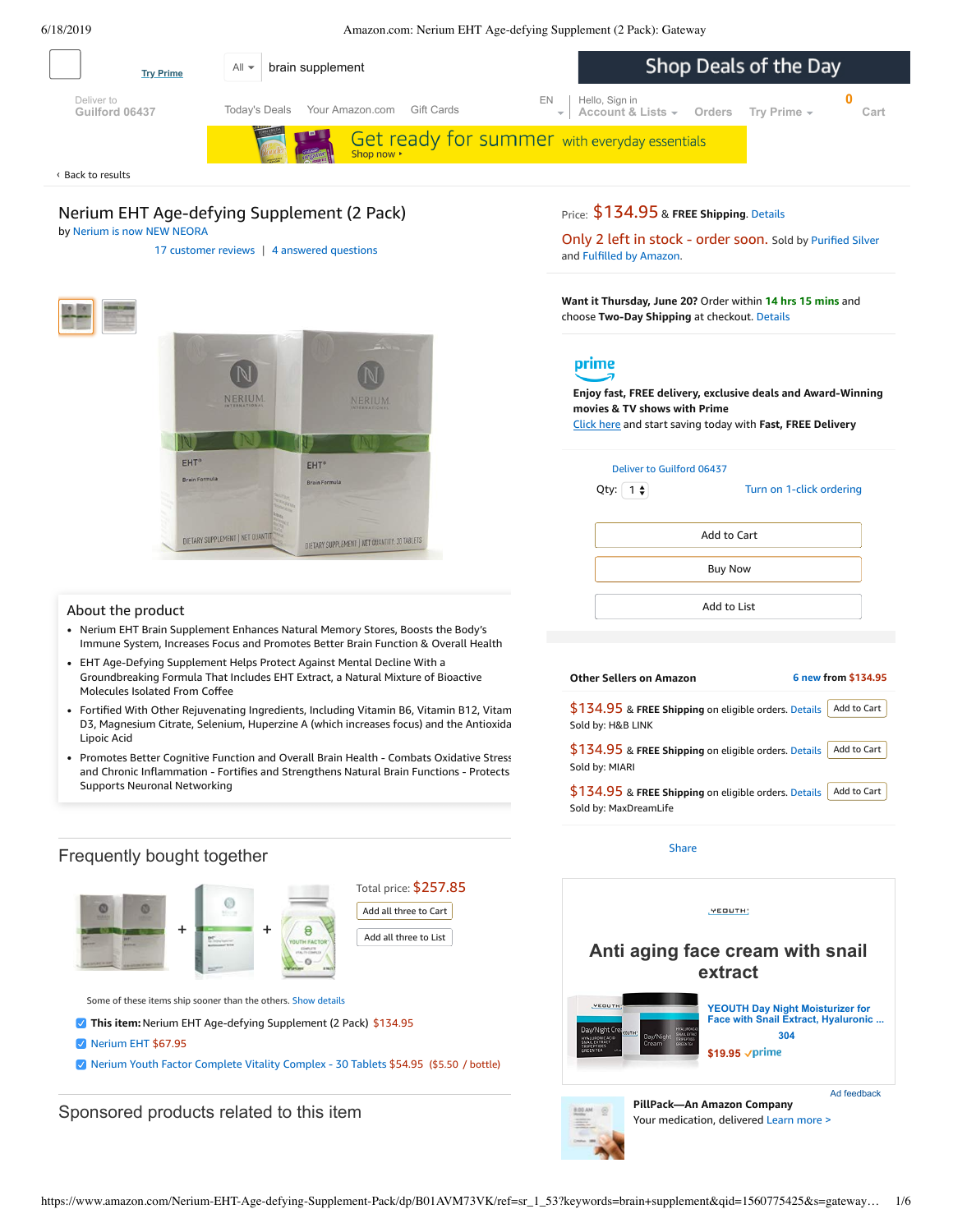6/18/2019 Amazon.com: Nerium EHT Age-defying Supplement (2 Pack): Gateway



What other items do customers buy after viewing this item?



Special offers and product promotions

**[Your cost could be \\$84.95 instead of \\$134.95](https://www.amazon.com/gp/cobrandcard/marketing.html?pr=con321&inc=50gcUnrec&ts=5d6j5ghcqs36bpvhiyc1fcbx3eaya3x&dasin=B01AVM73VK&plattr=math&place=detailpage&imp=50718839-0dc6-481b-8c7a-4060bb18bd03)**! Get a **\$50 Amazon.com Gift Card** instantly upon approval for the **Amazon Rewards Visa Card** Apply now

# **Have a question?**

Find answers in product info, Q&As, reviews

# Product description

The aging process can take a toll on brain function. Over time, vital neuronal connections weaken, which can cause

memory loss, slower reaction times and diminished alertness. EHT Age-Defying Supplement helps protect against

mental decline with a groundbreaking formula that includes our exclusive, patented EHT extract, a natural mixture

of bioactive molecules isolated from coffee. Fortified with other rejuvenating ingredients, including vitamins B6, B12, D3,

magnesium citrate, selenium, Huperzine A (which increases focus) and the antioxidant lipoic acid, this supplement:

Promotes better cognitive function and overall brain health

Combats oxidative stress and chronic inflammation Fortifies and strengthens natural brain functions Protects and supports neuronal networking Enhances the body's natural energy stores Boosts the body's immune system Increases focus

EHT enhances natural memory stores, boosts the body's immune system, increases focus and promotes better brain

function and overall health.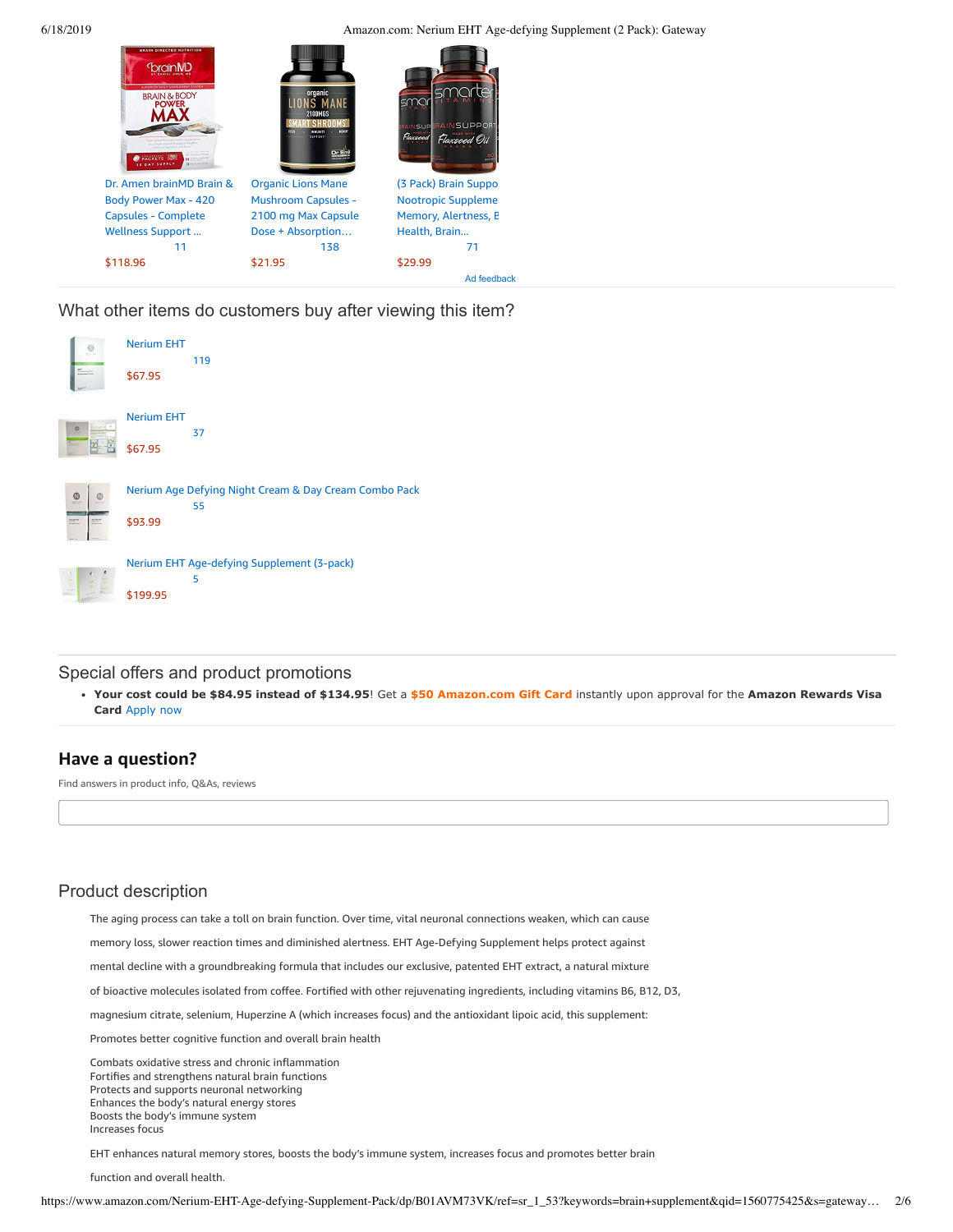### Product details

**Shipping Weight:** 3.2 ounces [\(View shipping rates and policies\)](https://www.amazon.com/gp/help/seller/shipping.html/ref=dp_pd_shipping?ie=UTF8&asin=B01AVM73VK&seller=ATVPDKIKX0DER) **ASIN:** B01AVM73VK

**Average Customer Review:** [17 customer reviews](https://www.amazon.com/product-reviews/B01AVM73VK/ref=acr_dpproductdetail_text?ie=UTF8&showViewpoints=1)

**Amazon Best Sellers Rank:** #52,222 in Health & Household ([See Top 100 in Health & Household\)](https://www.amazon.com/gp/bestsellers/hpc/ref=pd_zg_ts_hpc)

#1354 in [Blended Vitamin & Mineral Supplements](https://www.amazon.com/gp/bestsellers/hpc/3773931/ref=pd_zg_hrsr_hpc)

**Product Warranty:** For warranty information about this product, please [click here](https://www.amazon.com/gp/feature.html/ref=dp_warranty_request_3P?ie=UTF8&docId=1002406021)

Would you like to **tell us about a lower price**?

## Related Video Shorts (0) [Upload](https://www.amazon.com/creatorhub/video/upload?productASIN=B01AVM73VK&referringURL=ZHAvQjAxQVZNNzNWSw%3D%3D&ref=RVSW) your video



## **Be the first video**

Your name here

## Important information

### **Legal Disclaimer**

Statements regarding dietary supplements have not been evaluated by the FDA and are not intended to diagnose, treat, cure, or prevent any disease or health condition.

## Sponsored products related to this item



# <span id="page-2-0"></span>Customer Questions & Answers

[See questions and answers](https://www.amazon.com/ask/questions/asin/B01AVM73VK/ref=cm_cd_dp_lla_ql_ll)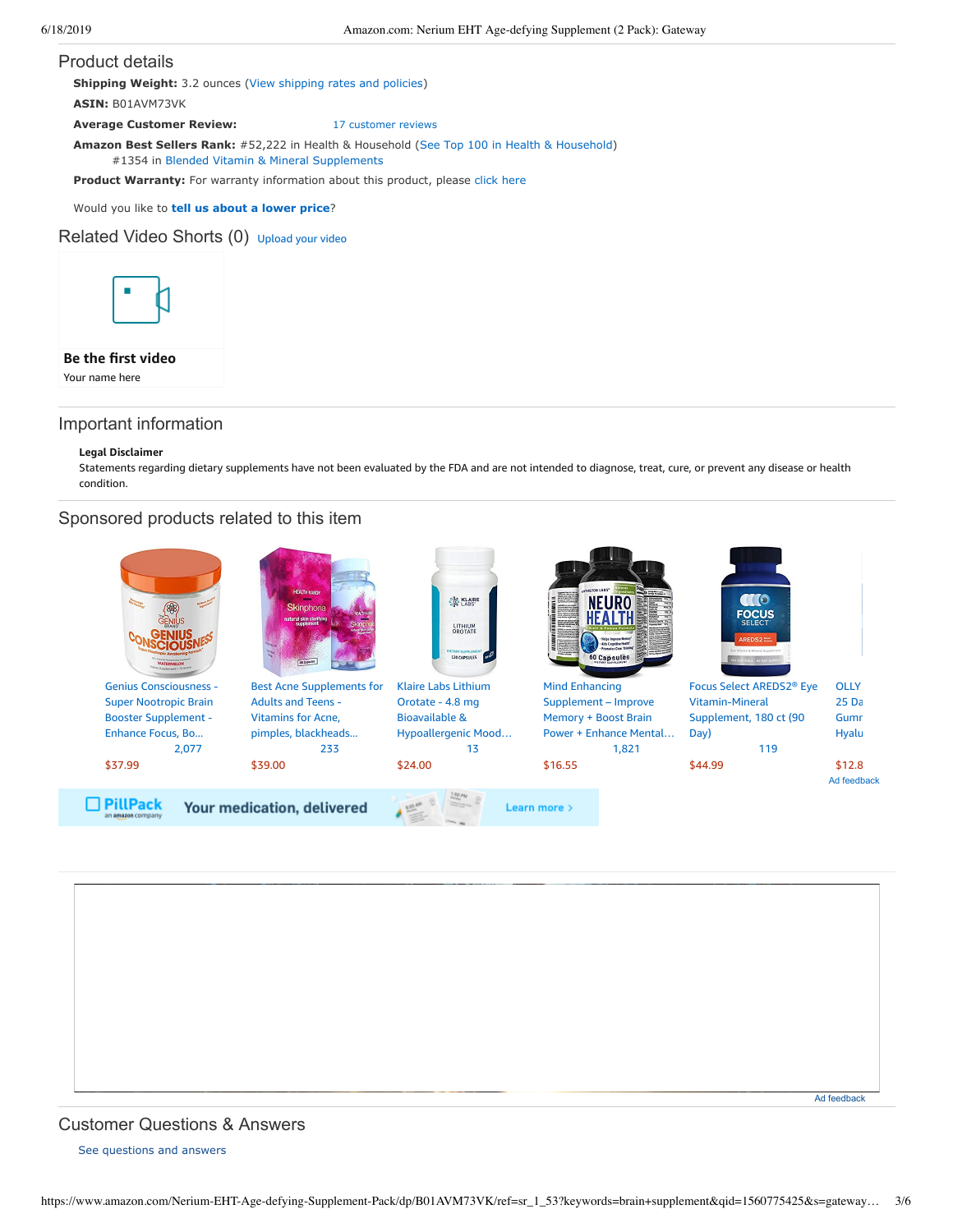## <span id="page-3-0"></span>**[17 customer](https://www.amazon.com/Nerium-EHT-Age-defying-Supplement-Pack/product-reviews/B01AVM73VK/ref=cm_cr_dp_d_show_all_top?ie=UTF8&reviewerType=all_reviews) reviews**

## 4.6 out of 5 [stars](javascript:void(0))

| 5 star | 88% |
|--------|-----|
| 4 star | 0%  |
| 3 star | 0%  |
| 2 star | 0%  |
| 1 star | 12% |

## **Review this product**

Share your thoughts with other customers

| Write a customer review |             |  |
|-------------------------|-------------|--|
|                         |             |  |
|                         |             |  |
|                         |             |  |
|                         |             |  |
|                         |             |  |
|                         |             |  |
|                         |             |  |
|                         |             |  |
|                         |             |  |
|                         |             |  |
| 5,425                   | Shop now    |  |
|                         |             |  |
|                         | Ad feedback |  |
|                         |             |  |
|                         |             |  |
|                         |             |  |

### **Showing 1-8 of 17 reviews**

Top Reviews Top Reviews

Jennifer T

**I have been taking this for [almost](https://www.amazon.com/gp/customer-reviews/R2YY5LFVRHGFZA/ref=cm_cr_dp_d_rvw_ttl?ie=UTF8&ASIN=B01AVM73VK) 1 year. ...**

# January 23, 2018

**Verified Purchase**

I have been taking this for almost 1 year. I started 10 months post concussion. As a RN, I was very skeptical, as a supplement there are no clinical trials. . I cannot tell you what a positive improvement this has made. It has helped with my mental clarity and improvement of my cognitive ability. If I miss 2 days, I immediately can tell a difference with less clarity and memory recall. Numerous people I know have started after I did. Several with concussions and all stating made a HUGE improvement. Those with an aging brain have also declared significant improvement. Last thing to know about me...prior to taking this...I was about as anti-supplement as one could be. I will be taking this the rest of my life or until they quit making it. I believe in it that much.

#### 13 people found this helpful

| Helpful                                           | Comment           | Report abuse                                                                                                                                                                                                  |  |  |
|---------------------------------------------------|-------------------|---------------------------------------------------------------------------------------------------------------------------------------------------------------------------------------------------------------|--|--|
| <b>Amazon Customer</b>                            |                   |                                                                                                                                                                                                               |  |  |
|                                                   |                   | When I first started using this, didn't think it                                                                                                                                                              |  |  |
| July 31, 2017                                     |                   |                                                                                                                                                                                                               |  |  |
| <b>Verified Purchase</b>                          |                   |                                                                                                                                                                                                               |  |  |
| accomplished working long days. My mistake.       |                   | When I first started using this, didn't think it made much of a difference. Even though I was able it get<br>many things accomplished in a short time. I quit taking it and went back to not getting anything |  |  |
| 11 people found this helpful                      |                   |                                                                                                                                                                                                               |  |  |
| Helpful                                           | Comment           | Report abuse                                                                                                                                                                                                  |  |  |
| <b>SANG YOON LEE</b>                              |                   |                                                                                                                                                                                                               |  |  |
| <b>Strongly Recommended.</b>                      |                   |                                                                                                                                                                                                               |  |  |
| March 4, 2018                                     |                   |                                                                                                                                                                                                               |  |  |
| <b>Verified Purchase</b><br>Strongly Recommended. |                   | Thank you for your smooth International Transaction,                                                                                                                                                          |  |  |
| 2 people found this helpful                       |                   |                                                                                                                                                                                                               |  |  |
| Helpful                                           | Comment           | Report abuse                                                                                                                                                                                                  |  |  |
| LAF                                               |                   |                                                                                                                                                                                                               |  |  |
|                                                   | <b>Five Stars</b> |                                                                                                                                                                                                               |  |  |

April 21, 2017 **Verified Purchase**

### I need this in my life every day! Makes me feel energized and focused.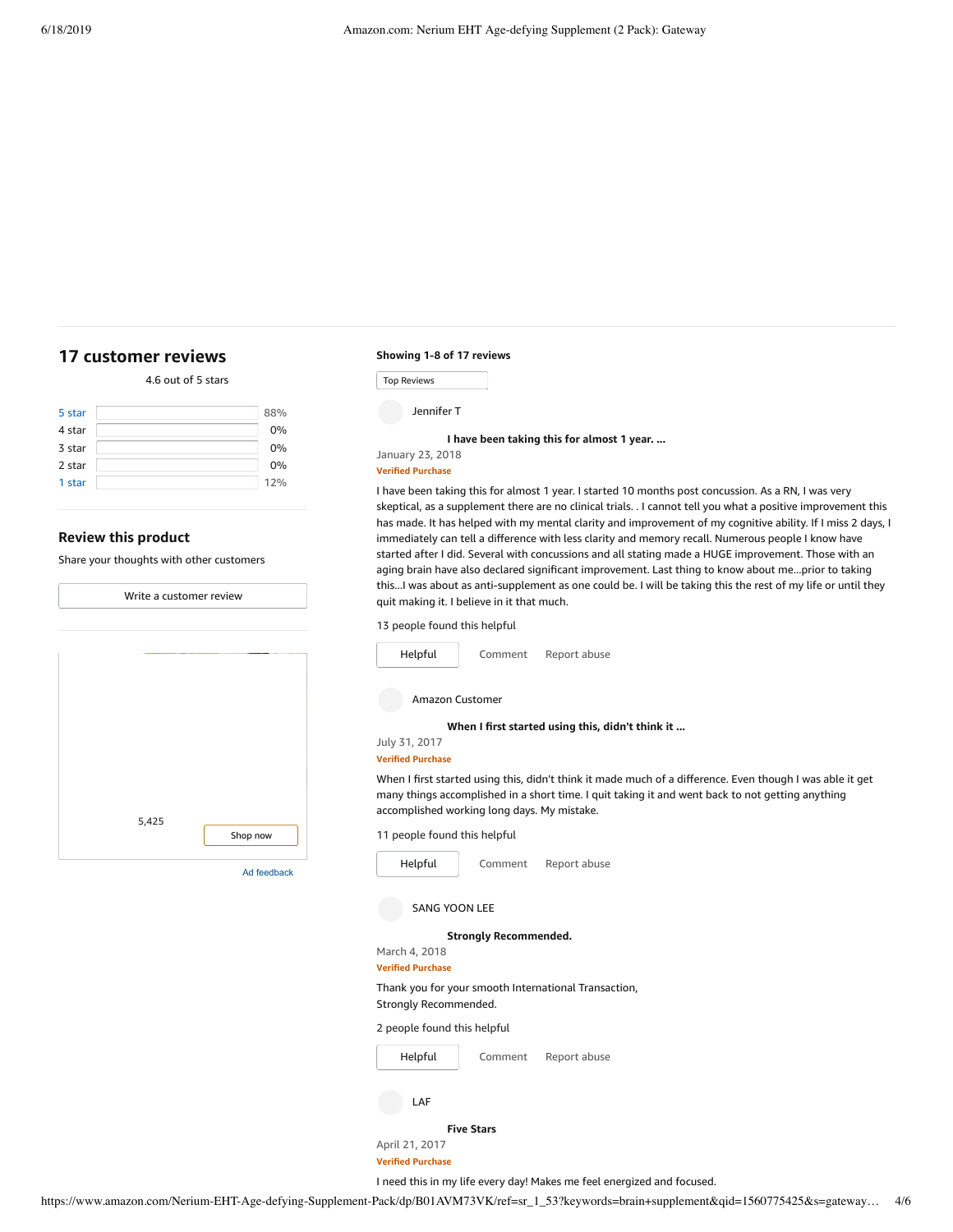6/18/2019 Amazon.com: Nerium EHT Age-defying Supplement (2 Pack): Gateway

| 7 people found this helpful                  |                                 |                                                                                           |
|----------------------------------------------|---------------------------------|-------------------------------------------------------------------------------------------|
| Helpful                                      | Comment                         | Report abuse                                                                              |
| <b>Heather Smith</b>                         |                                 |                                                                                           |
| August 14, 2018<br><b>Verified Purchase</b>  | Worth the money                 |                                                                                           |
| I notice more focus and energy               |                                 |                                                                                           |
| Helpful                                      | Comment                         | Report abuse                                                                              |
| Amazon Customer                              |                                 |                                                                                           |
| March 15, 2018<br><b>Verified Purchase</b>   |                                 | I would like to wait until I have completed my 2 month                                    |
|                                              |                                 | It is to early to say yet. I would like to wait until I have completed my 2 month supply. |
| Helpful                                      | Comment                         | Report abuse                                                                              |
| Paul Kienel                                  | Helpful as you age              |                                                                                           |
| April 15, 2019<br><b>Verified Purchase</b>   |                                 |                                                                                           |
| Use it to help brain response & memory.      |                                 |                                                                                           |
| Helpful                                      | Comment                         | Report abuse                                                                              |
| Amazon Customer                              |                                 |                                                                                           |
| April 4, 2018<br><b>Verified Purchase</b>    | Subtle but noticeable benefits! |                                                                                           |
| Really helps with staying alert and focused! |                                 |                                                                                           |
| Helpful                                      | Comment                         | Report abuse                                                                              |
| See all 17 reviews                           |                                 |                                                                                           |
|                                              |                                 |                                                                                           |

# Customers who bought this item also bought



**Pages with related products.** See and discover other items: nerium [products](https://www.amazon.com/slp/nerium-products/za5xsxa9sw8d8fq?_encoding=UTF8&ref_=fs_blw_d_clp_1)